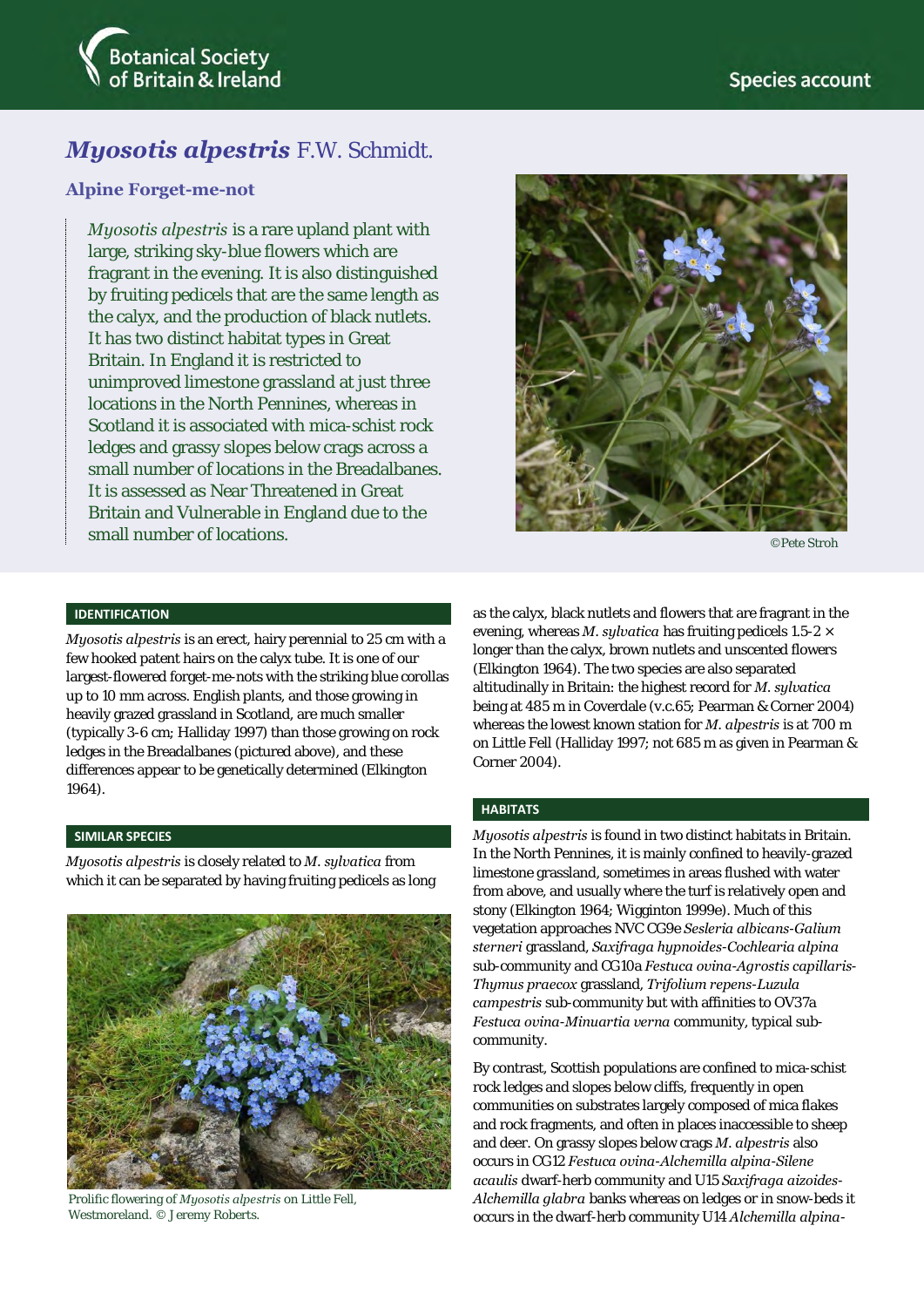## *Myosotis alpestris* F.W. Schmidt.

*Sibbaldia procumbens* dwarf-herb community.

### **BIOGEOGRAPHY**

*Myosotis alpestris* is a circumpolar Arctic-montane plant that is common in the mountains of central Europe, extending from southern Spain to the Alps, Tatras and Carpathians, North Africa, Central and East Asia. It also occurs throughout Arctic Siberia (from the Kola Peninsula eastwards) to western North America where it extends from Alaska along the Rocky Mountains as far south as Colorado. The plant is very variable throughout this broad range with many local forms, varieties and subspecies.

In Scotland *M. alpestris* is known from about nine sites at between 740-1180 m in the Breadalbanes, with populations ranging from just a few tens of plants to several thousand. It was also intentionally introduced to Caenlochan Glen, Angus (White 1898), where it appears to have persisted until 1942.

In northern England it is known from three sites at between 700-750 m in the North Pennines with populations ranging from a few hundred at two sites (Green Castle, Mickle Fell) to possibly exceeding 50,000 individuals on Little Fell where there are, on average, c.50 plants per square metre in the main population area (Taylor 1987).

In Britain its lower altitudinal limit is possibly controlled by winter temperatures as over-wintering rosettes tend to rot in the absence of frost (Elkington 1964).



Distribution of *Myosotis alpestris* in Great Britain and Ireland.

### **ECOLOGY**

*Myosotis alpestris* is a frost-tolerant winter-green perennial that reproduces exclusively by seed. Flowering occurs between June and September. Self-pollination has been observed in *ex situ* greenhouse conditions, but it is not known whether this is usual in wild populations. It seems likely, however, that the flies and butterflies which visit the flowers carry out at least some cross-pollination.

Each flower produces a fruit of four nutlets. British plants have a range of c.5-30 flowers and therefore have a capacity of between 20-120 nutlets (assuming no herbivory). Seeds are freely produced, shed in August and September and do not require chilling to stimulate germination which occurs in the following spring. Plants grown from seed first flower in their second year, but the longevity of individual plants is not known, neither is the length of time that seed remains viable in the soil. For a fuller account of the ecology of *M. alpestris* see Elkington (1964).

### **THREATS**

In England, where all the sites were once open to livestock, the flowering stems of *M. alpestris* are usually heavily grazed and this has led to the development of a dwarf ecotype which is morphologically distinct from ungrazed (rock ledge) populations in the Scottish Highlands (Pigott 1956; Elkington 1964). Flowering is also adversely affected by prolonged periods of dry weather (Halliday 1997).

### **MANAGEMENT**

In England, *M. alpestris* requires short turf, although severe overgrazing may lead to damage to vegetative shoots, and/or reduced flowering performance and seed production (Roberts 2010). In areas where *Sesleria albicans* begins to dominate to the detriment of *M. alpestris*, a season of hard grazing to open the sward could be beneficial, although monitoring during and after changes to the grazing regime would be required to determine best practice.

In Scotland, grazing pressure is clearly less of an issue for inaccessible populations, but where sheep and deer can get access to *M. alpestris* plants, reduced grazing pressure in some years to allow seed set would also be beneficial (Geddes 1996).

### **REFERENCES**

- Elkington, T.T. 1964. *Myosotis alpestris* F.W. Schmidt. Biological Flora of the British Isles No. 96. *Journal of Ecology* 52: 709-722.
- Geddes, C. 1996. *Monitoring of rare montane vascular plants on Ben Lawers NNR and Caenlochan NNR*. Scottish Natural Heritage Review No. 44.
- Halliday, G. 1997. *A Flora of Cumbria*. Centre for North-west Regional Studies, Lancaster.